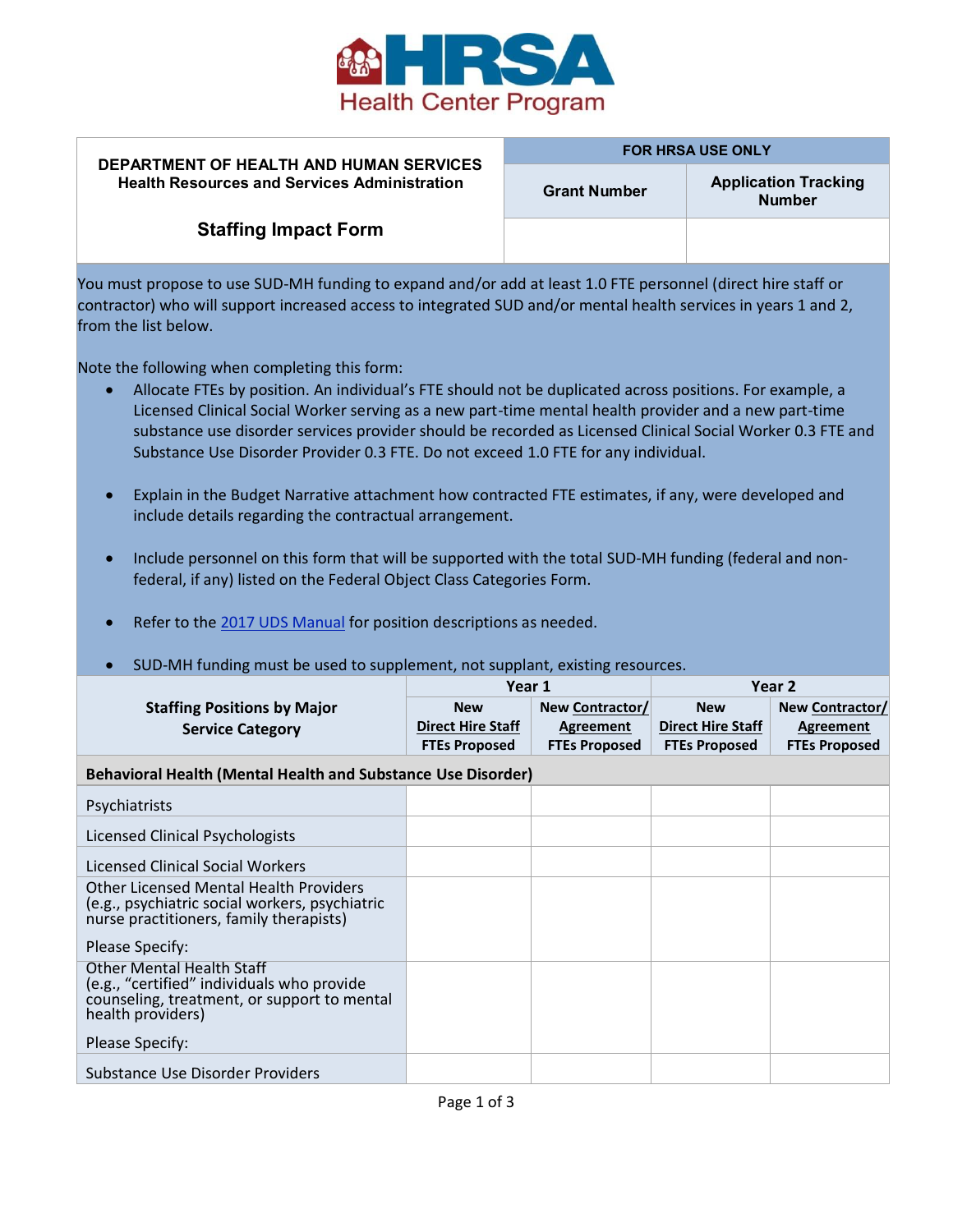

| <b>Physicians</b>                                                                                                                      |  |  |  |  |  |  |  |
|----------------------------------------------------------------------------------------------------------------------------------------|--|--|--|--|--|--|--|
| <b>Family Physicians</b>                                                                                                               |  |  |  |  |  |  |  |
| <b>General Practitioners</b>                                                                                                           |  |  |  |  |  |  |  |
| Internist                                                                                                                              |  |  |  |  |  |  |  |
| Obstetrician/Gynecologist                                                                                                              |  |  |  |  |  |  |  |
| Pediatricians                                                                                                                          |  |  |  |  |  |  |  |
| Other Specialty Physicians and Sub-Specialists<br>(e.g., Emergency Medicine, Addiction<br>Medicine, Pain Medicine, Infectious Disease) |  |  |  |  |  |  |  |
| Please Specify:                                                                                                                        |  |  |  |  |  |  |  |
| Nurse Practitioners, Physician Assistants, and Certified Nurse Midwives                                                                |  |  |  |  |  |  |  |
| <b>Nurse Practitioners</b>                                                                                                             |  |  |  |  |  |  |  |
| <b>Physician Assistants</b>                                                                                                            |  |  |  |  |  |  |  |
| <b>Certified Nurse Midwives</b>                                                                                                        |  |  |  |  |  |  |  |
| <b>Medical</b>                                                                                                                         |  |  |  |  |  |  |  |
| <b>Nurses</b>                                                                                                                          |  |  |  |  |  |  |  |
| Other Medical Personnel (e.g. Medical<br>Assistants, Nurse Aides)                                                                      |  |  |  |  |  |  |  |
| Laboratory Personnel                                                                                                                   |  |  |  |  |  |  |  |
| Pharmacy                                                                                                                               |  |  |  |  |  |  |  |
| <b>Pharmacy Personnel</b>                                                                                                              |  |  |  |  |  |  |  |
| <b>Enabling Services</b>                                                                                                               |  |  |  |  |  |  |  |
| <b>Case Managers</b>                                                                                                                   |  |  |  |  |  |  |  |
| <b>Patient/Community Education Specialists</b>                                                                                         |  |  |  |  |  |  |  |
| <b>Outreach Workers</b>                                                                                                                |  |  |  |  |  |  |  |
| <b>Transportation Staff</b>                                                                                                            |  |  |  |  |  |  |  |
| <b>Eligibility Assistance Workers</b>                                                                                                  |  |  |  |  |  |  |  |
| <b>Interpretation Staff</b>                                                                                                            |  |  |  |  |  |  |  |
| <b>Community Health Workers</b>                                                                                                        |  |  |  |  |  |  |  |
| <b>Other Enabling Services Staff</b><br>(e.g., staff who support outreach, care<br>coordination, transportation)<br>Please Specify:    |  |  |  |  |  |  |  |